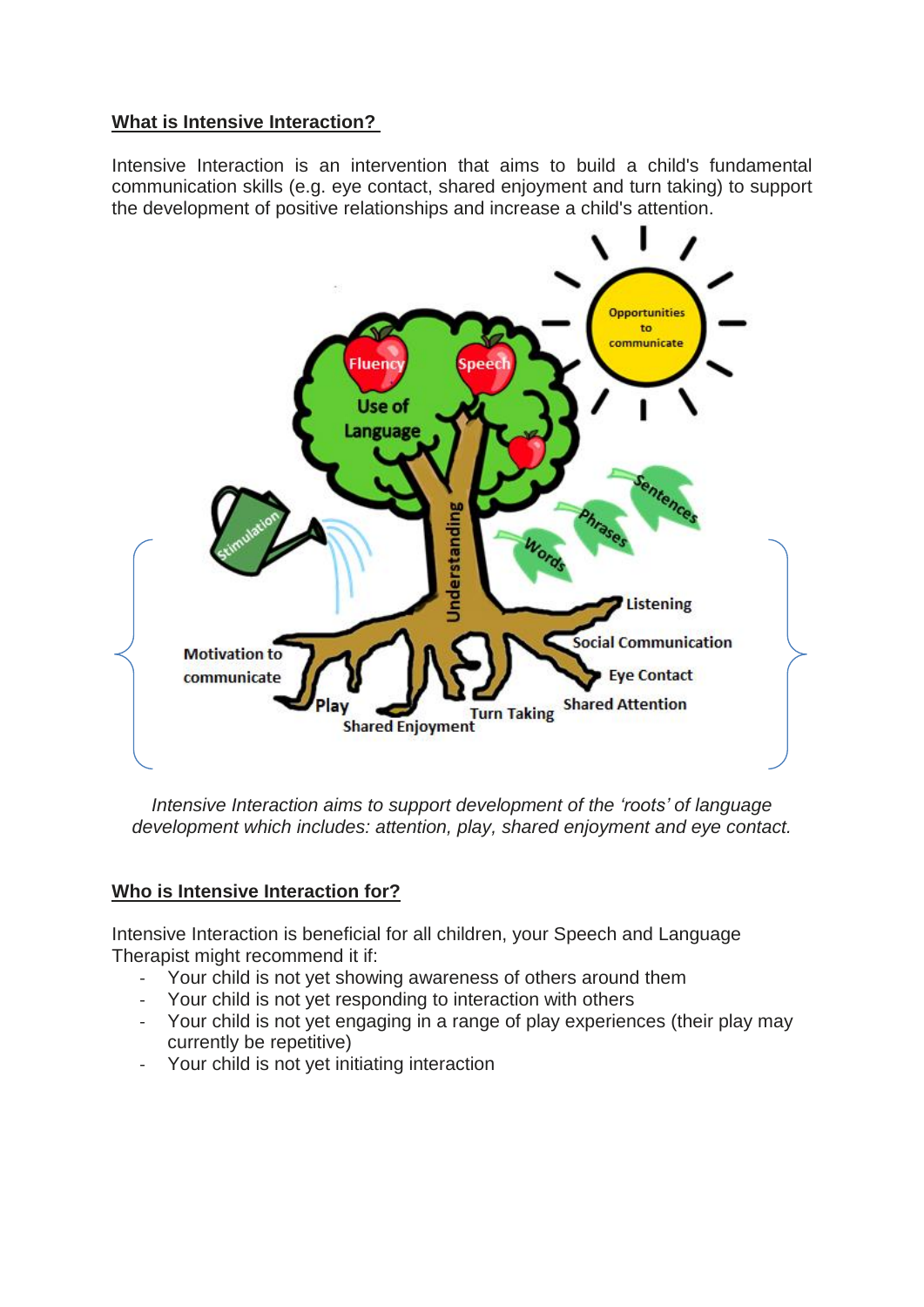## **The 7 stages of Intensive Interaction\***

- Stage 1 Encounter: The child will **allow adults to be near** them in their personal space.
- Stage 2 Awareness: The child will **show some awareness of adults being near them** and give fleeting glances.
- Stage 3 Attend and Respond: The child will **look at the adult for 1-3 seconds** during their play.
- Stage 4 Engagement: The child will **look at the adult for 3 or more seconds.**
- Stage 5: Participation: The child will **allow the adult to take at least 4 turns** in your play together.
- Stage 6 Involvement: The child will **prompt the adult to restart the interaction** when the adult pauses.
- Stage 7 Initiation: The child will **independently initiate an interaction or play** with the adult.

\*Your Speech and Language Therapist will tell you what stage the child you are supporting is at.

#### **How to implement Intensive Interaction cycle:**

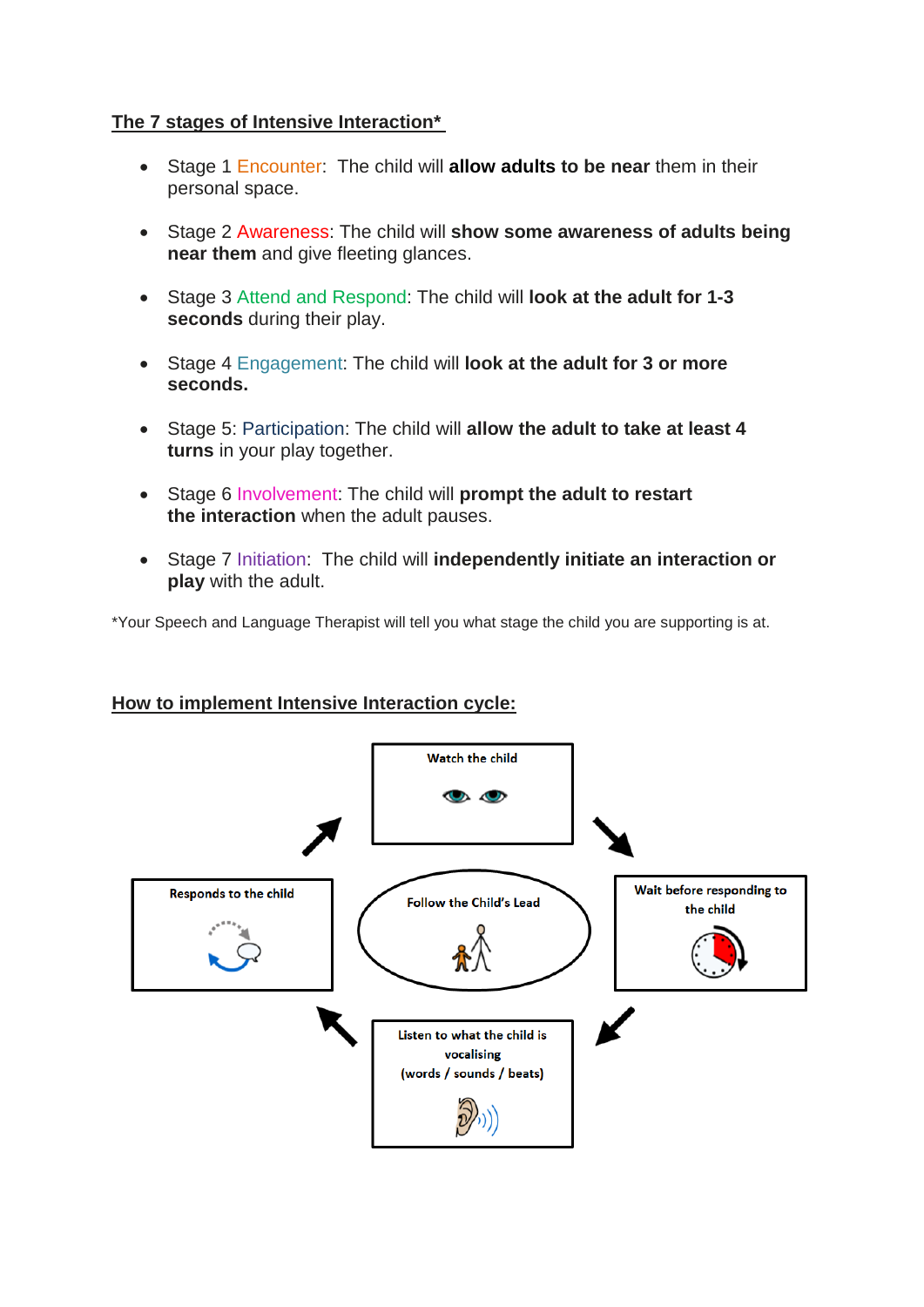# **7 Top Tips for Implementing Intensive Interaction**

- 1. You don't have to be AN EXPERT you just have to follow the child's lead and embrace the silliness!
- 2. There is no one right way to do intensive interaction, you just have to be responsive to the child
- 3. Give the child time to respond, patience is key!
- 4. You don't need specific toys or activities, you just need to be present and in the moment.
- 5. Spread your moments of intensive interaction across the day but also incorporate within your daily activities (e.g. at bath time).
- 6. Stop if the child becomes distressed or moves away during the interaction. Adults can try again after 5-10 minutes.
- 7. Have Fun!!!!  $\circledcirc \circledcirc$

## **More information:**

[www.intensiveinteraction.co.uk](http://www.intensiveinteraction.co.uk/)

<https://davehewett.com/about-intensive-interaction/>

<https://www.phoebecaldwell.co.uk/work.asp>

<http://www.phoebecaldwell.co.uk/speak.pdf>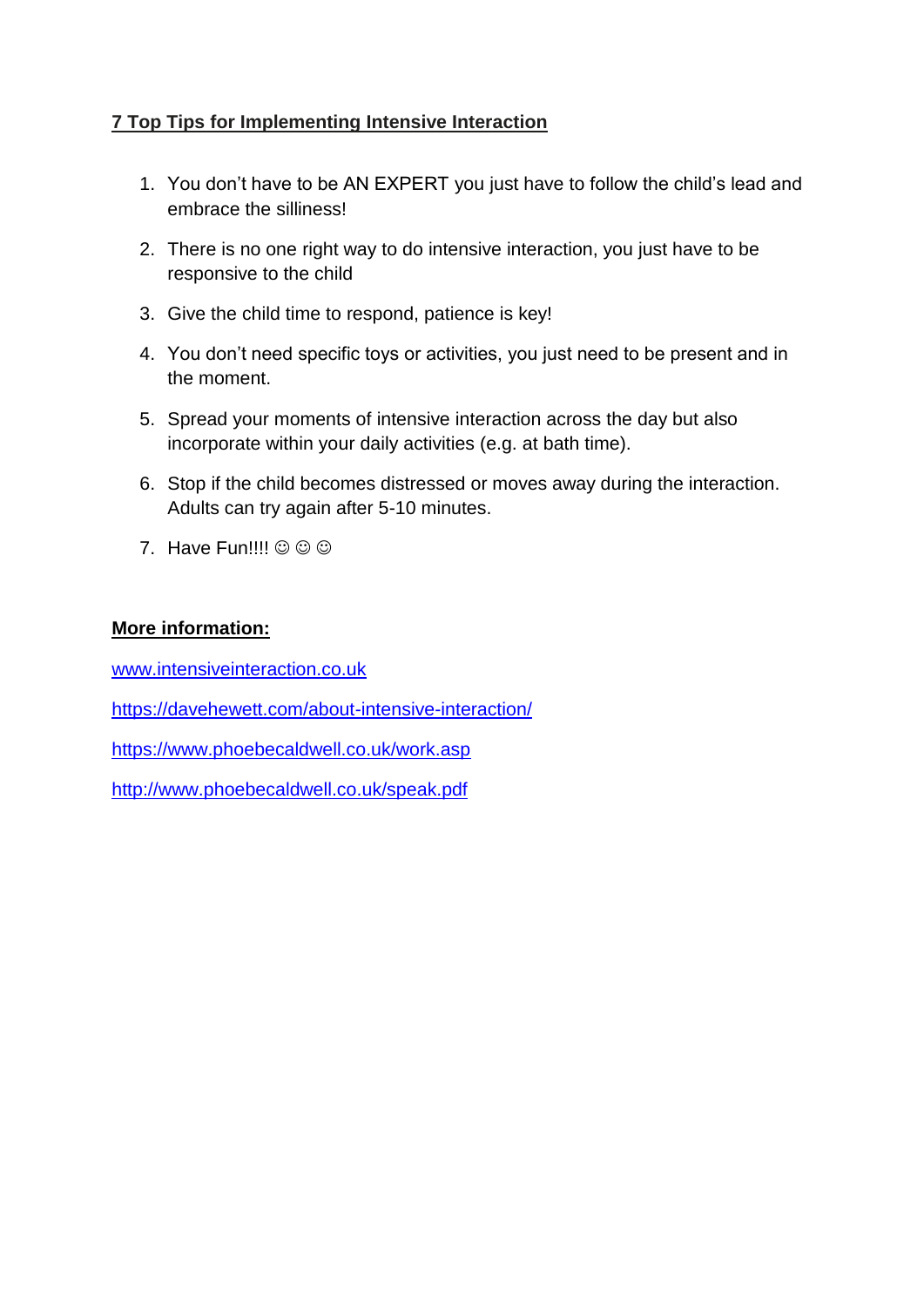Stage 1 Encounter: The child will **allow adults to be near** them in their personal space.

| <b>What does Stage 1 look like?</b>                                                     | How to support a child at this level:                                                                                                                     |
|-----------------------------------------------------------------------------------------|-----------------------------------------------------------------------------------------------------------------------------------------------------------|
| • The child does not respond to<br>an adult.                                            | • Adults are playing at the child's eye-<br>level.                                                                                                        |
| • The child continues to engage<br>in their activity, even when an<br>adult approaches. | Adults should not take the child's<br>$\bullet$<br>toys away but engage in the activity<br>of the child's choosing $-$ using the<br>same or similar toys. |
|                                                                                         | • For children not playing with toys,<br>adults should mirror<br>sounds/actions/breathing patterns<br>etc.                                                |

Stage 2 Awareness: The child will **show some awareness of adults being near them** and give fleeting glances.

| <b>What does Stage 2 look like?</b>                                                        | How to support a child at this level:                                                                                  |
|--------------------------------------------------------------------------------------------|------------------------------------------------------------------------------------------------------------------------|
| • The child shows fleeting<br>awareness of what is<br>happening around them.               | • Adults to take note of what the child<br>paid attention to.                                                          |
| Other body movements may<br>also show that they are aware<br>(e.g. turning towards or away | • Adults to mirror the child's action<br>again or use similar toys that provide<br>this response (e.g. light up toys). |
| from the adult).                                                                           | Adults to continue to mirror the<br>$\bullet$<br>child's sounds/actions/breathing<br>patterns etc.                     |

Stage 3 Attend and Respond: The child will **look at the adult for 1-3 seconds** during their play.

| <b>What does Stage 3 look like?</b> | How to support at this level:           |
|-------------------------------------|-----------------------------------------|
| • The child shows 1-3 seconds of    | • Adults to take note of what the child |
| attention (e.g. eye contact, a      | paid attention to.                      |
| smile, reaching out, making a       |                                         |
| sound, pushing away).               | • Adults to mirror the child's action   |
|                                     | again or use similar toys that provide  |
| • The child's mood might also       | this response (e.g. light up toys).     |
| change (positively or               |                                         |
| negatively) or they might make      | • Adults to be responsive to how the    |
| a request for object or sensory     | child makes a request so they can       |
| experience.                         | respond to this promptly.               |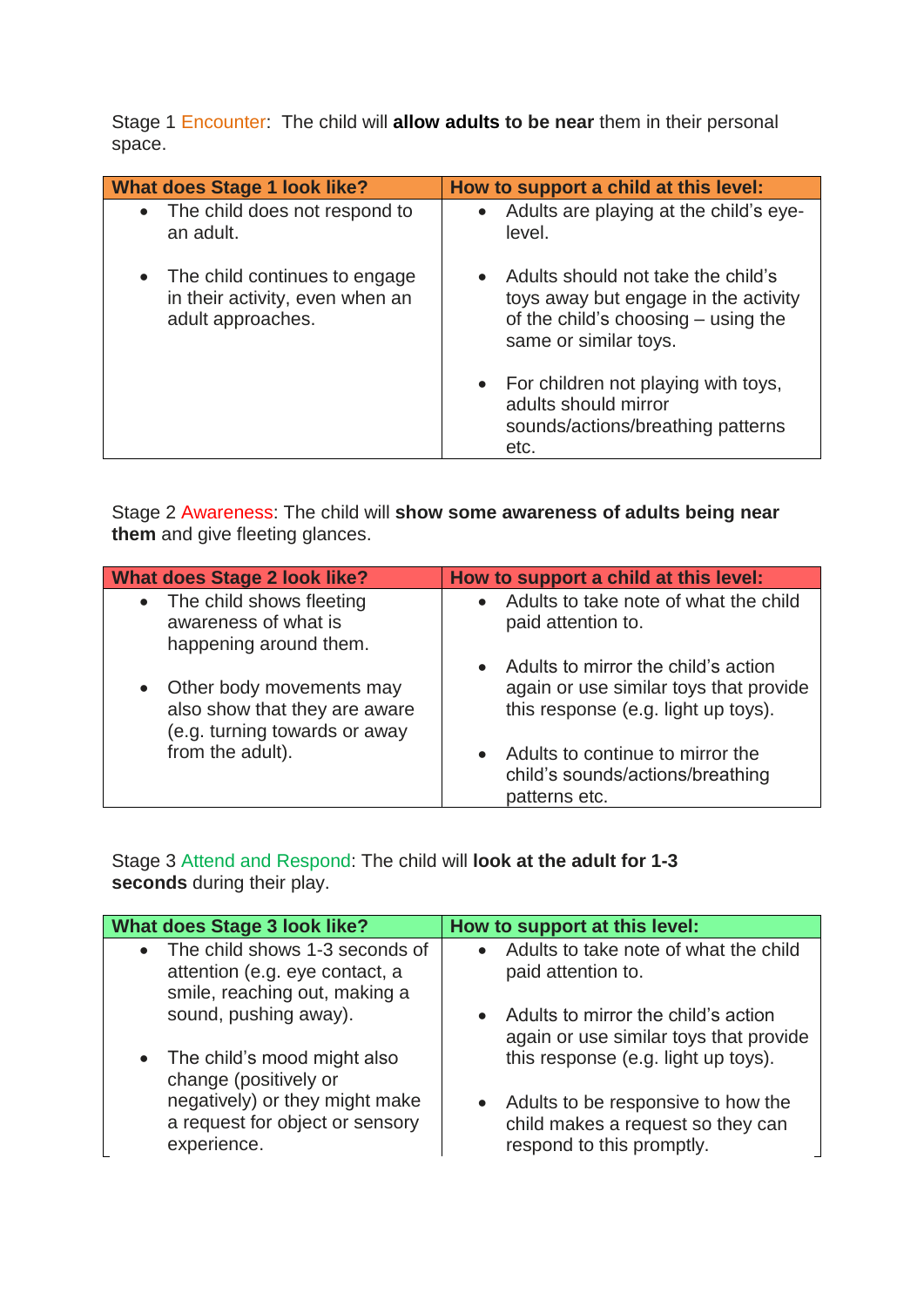Stage 4 Engagement: The child will **look at the adult for 3 or more seconds.**

| <b>What does Stage 4 look like?</b>                                                                                                            | How to support at this level:                                                                                                                 |
|------------------------------------------------------------------------------------------------------------------------------------------------|-----------------------------------------------------------------------------------------------------------------------------------------------|
| The child shows 3+ seconds of<br>attention (e.g. sustained eye<br>contact).                                                                    | • The adults should provide the child<br>an opportunity to create their<br>sequence of responses using the<br>'watch, wait, listen' strategy. |
| • The child gives a sequence of<br>responses (e.g. repeated<br>sounds or person gives objects<br>to adult, hand leading, or<br>holding hands). | • Adults should ensure they are<br>playing at the child's eye-level and<br>close enough to observe their<br>responses.                        |

Stage 5: Participation: The child will **allow the adult to take at least 4 turns** in your play together.

| <b>What does Stage 5 look like?</b>                                                                                             | How to support at this level:                                                                                                                                                        |
|---------------------------------------------------------------------------------------------------------------------------------|--------------------------------------------------------------------------------------------------------------------------------------------------------------------------------------|
| The child engages in turn taking<br>$\bullet$<br>with the adult (e.g. sound<br>making, tapping, body<br>movements).             | Adults should start to pause for 1-3<br>$\bullet$<br>seconds during interactions to<br>provide opportunities for the child to<br>take turns.                                         |
| • The interaction can be changed<br>slightly by both the child and the<br>adult (e.g. a different sound)<br>and still continue. | • Adults to implement the 'watch, wait,<br>listen' strategy to identify one part of<br>the child's response that can be<br>changed (e.g. a sound or tapping<br>something different). |
| The child's response is<br>$\bullet$<br>influenced by what the adult<br>does and vice-versa.                                    |                                                                                                                                                                                      |

Stage 6 Involvement: The child will **prompt the adult to restart the interaction** when the adult pauses.

| <b>What does Stage 6 look like?</b>                                                                                                                                      | How to support at this level:                                                                                                                     |
|--------------------------------------------------------------------------------------------------------------------------------------------------------------------------|---------------------------------------------------------------------------------------------------------------------------------------------------|
| The child will re-start interaction<br>if the adult pauses, which<br>shows that the child wants the<br>interaction to continue with the<br>adult (e.g. repeats a sound). | • Adults should pause for 3+ seconds<br>during interactions to provide<br>opportunities for the child to re-start<br>the interaction.             |
|                                                                                                                                                                          | • Adults to be responsive to a child's<br>communicative attempt to re-start<br>the interaction (e.g. eye gazing,<br>gesture, vocalisation, touch) |